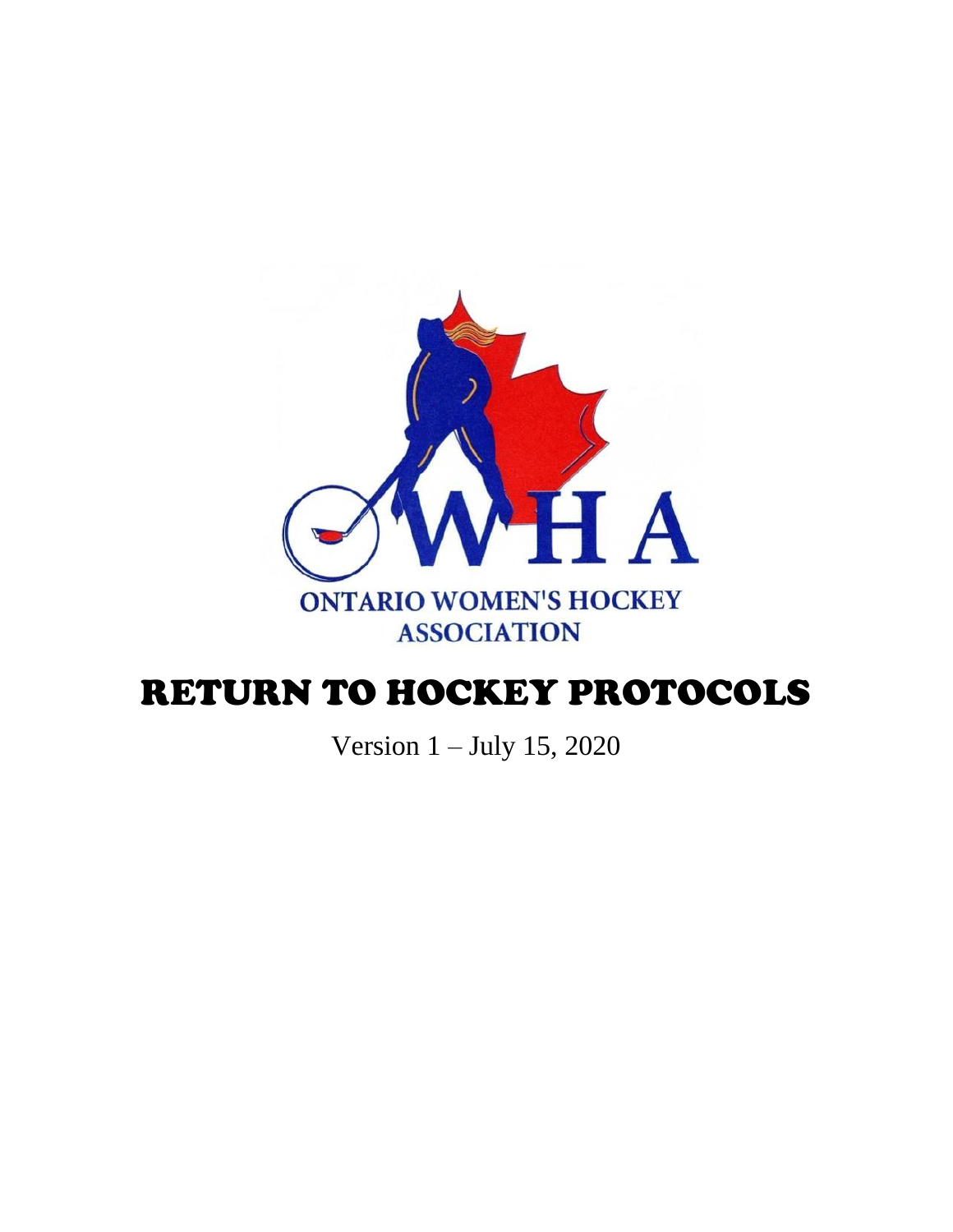

## **OWHA Return to Hockey Protocols (these "Protocols")**

### **Commencing July 15, 2020 OWHA is permitting some sanctioned hockey activities providing they comply with requirements and have prior written approval of the OWHA**

These Protocols are OWHAs rules and policies intended to enable a safe return to the sport. These Protocols are based on current Ontario statutes and regulations, current public health requirements and directives, and OWHA's desire to make our sport safe for all. These Protocols may be updated at any time; please be sure that you are referring to the most recent Version which will be posted from time to time on the OWHA's website at [www.owha.on.ca.](http://www.owha.on.ca./) These Protocols are subject to all federal, provincial and municipal laws, regulations, by-laws and orders as they may exist from time to time.

#### OWHA will communicate in subsequent Versions of these Protocols as new information becomes available.

| Area         | <b>Item</b>           | Protocol                                                                                                                           |
|--------------|-----------------------|------------------------------------------------------------------------------------------------------------------------------------|
| <b>OWHA</b>  | Compliance with       | All OWHA activities must adhere to all federal, provincial and municipal                                                           |
| Members and  | regulations           | laws, regulations, by-laws and orders as they may exist from                                                                       |
| participants |                       | time to time. This includes but is not limited to compliance with:                                                                 |
|              |                       | Physical distancing measures<br>$\bullet$                                                                                          |
|              |                       | Health and safety regulations<br>$\bullet$                                                                                         |
|              |                       | Size of permitted gatherings<br>$\bullet$                                                                                          |
|              |                       | OWHA regulations, rules, policies, and procedures including but not<br>$\bullet$                                                   |
|              |                       | limited to certification and screening requirements and compliance                                                                 |
|              |                       | with the OWHA Insurance Guide                                                                                                      |
|              |                       | All Safe Sport policies and procedures<br>$\bullet$                                                                                |
|              |                       | Applicable occupational health and safety requirements<br>$\bullet$                                                                |
| Small Group  | Compliance with these | 2019/2020 OWHA Registered Teams/Association that are in good                                                                       |
| On-Ice       | Protocols             | standing may only conduct on-ice small group sessions with 2019/20                                                                 |
| Training     |                       | registered members providing such sessions meet all OWHA and health                                                                |
|              |                       | requirements and that are conducted in facilities that are compliant with                                                          |
|              |                       | requirements.                                                                                                                      |
|              |                       | Each OWHA member coach conducting training must implement and                                                                      |
|              |                       | comply with the current Version of these Protocols. There must be a                                                                |
|              |                       | designated person in charge of each session who is responsible for the                                                             |
|              |                       | management, record keeping and reporting for the season.                                                                           |
|              |                       | Any non-implementation or non-compliance may have consequences<br>including removal from membership and could jeopardize insurance |
|              |                       | coverage.                                                                                                                          |
|              |                       |                                                                                                                                    |

# **Operations**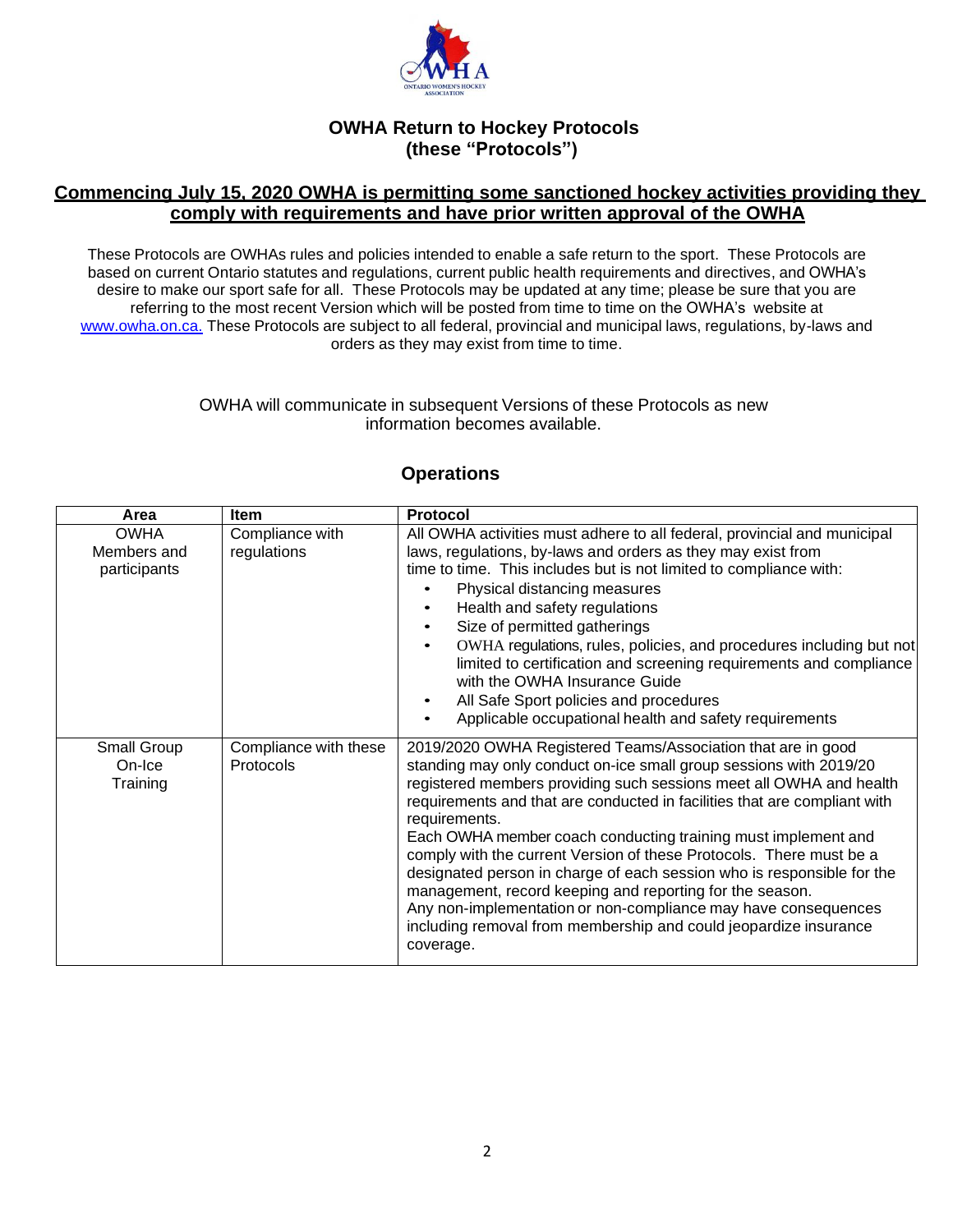

# **Operations (continued)**

| Area                                                     | Item                                                  | Protocol                                                                                                                                                                                                                                                                                                                                                                                                                                                                                                                                                                                                                                                                                                                                                                                                                                                                                                                                                                                                                                                                                                                                                                                                                                                                                                                                                                                                                   |  |
|----------------------------------------------------------|-------------------------------------------------------|----------------------------------------------------------------------------------------------------------------------------------------------------------------------------------------------------------------------------------------------------------------------------------------------------------------------------------------------------------------------------------------------------------------------------------------------------------------------------------------------------------------------------------------------------------------------------------------------------------------------------------------------------------------------------------------------------------------------------------------------------------------------------------------------------------------------------------------------------------------------------------------------------------------------------------------------------------------------------------------------------------------------------------------------------------------------------------------------------------------------------------------------------------------------------------------------------------------------------------------------------------------------------------------------------------------------------------------------------------------------------------------------------------------------------|--|
| <b>OWHA</b><br>Member<br>Associations &<br>Teams         | COVID-19<br>Education                                 | Each OWHA member association/team must ensure that staff, coaches,<br>trainers, participants, parents, administrators and volunteers receive<br>education on new safety and hygiene protocols within the<br>association/team as well as Government- approved information on ways<br>to limit the spread of COVID-19 including:<br>Respiratory etiquette<br>Hand hygiene<br>Physical distancing<br>Use of Personal Protective Equipment (e.g. face masks)<br>Note: Please see Appendix A for samples of these education resources                                                                                                                                                                                                                                                                                                                                                                                                                                                                                                                                                                                                                                                                                                                                                                                                                                                                                           |  |
| <b>OWHA</b><br>Associations/<br>Teams                    | COVID-19<br>Response Plan                             | Each OWHA member association/team must develop a COVID-19<br>Response Plan which must include provisions:<br>1. Designating groups of individuals to oversee the implementation of<br>health and safety guidelines<br>2. Establishing a protocol to address situations where individuals become<br>unwell or show signs of COVID-19 symptoms during sanctioned hockey<br>activities<br>3. Establishing a protocol for individuals to report to the OWHA<br>association. Team delegate(s) and external stakeholders (i.e. OWHA,<br>facility management) if they have developed, or been exposed to<br>someone with COVID-19 symptoms<br>4. Establishing a protocol for OWHA association/team to inform<br>designated individuals if there has been an exposure to COVID-19<br>within the association/team or female hockey group<br>5. Establishing procedures to modify, restrict, postpone, or cancel training<br>sessions or other activities based on the evolving COVID-19 pandemic<br>6. Establishing a communication plan to keep staff, coaches, trainers,<br>participants, parents, administrators and volunteers informed during<br>Return to Hockey stages<br>7. Establishing a protocol for staff, coaches, trainers, participants,<br>parents, administrators and volunteers after a COVID-19 diagnosis<br>Note: Please see Appendix B for sample COVID-19 Association/<br><b>Team Response Plan protocols</b> |  |
| <b>OWHA</b><br>Association/Te<br>am/League<br>Operations | Association/Team/<br>League Offices<br>and Activities | All meetings and activities should be conducted on-line and virtually<br>whenever possible. If players are involved, it must be in accordance with<br>2-deep (there should not be 1 adult alone with a player either in person<br>or on-line).                                                                                                                                                                                                                                                                                                                                                                                                                                                                                                                                                                                                                                                                                                                                                                                                                                                                                                                                                                                                                                                                                                                                                                             |  |
| Small Group<br>On-Ice<br>Training                        | Scheduling                                            | Scheduling of on-ice sessions should be done on-line. Coordination with<br>the relevant facility may be required in order to ensure staggered time<br>between each session in order to allow for requisite cleaning and sanitizing<br>of or by the facility between different user groups.                                                                                                                                                                                                                                                                                                                                                                                                                                                                                                                                                                                                                                                                                                                                                                                                                                                                                                                                                                                                                                                                                                                                 |  |
| Small Group<br>On-Ice<br>Training                        | Multiple facilities                                   | Coaching and skating at multiple locations is strongly discouraged.<br>Associations / Teams may ask participants, coaches or trainers to inform<br>them if they are attending training sessions in multiple locations. Individuals<br>should consider the following:<br>Use new face mask at each location<br>Managing schedules to avoid entering different facilities on the<br>same day                                                                                                                                                                                                                                                                                                                                                                                                                                                                                                                                                                                                                                                                                                                                                                                                                                                                                                                                                                                                                                 |  |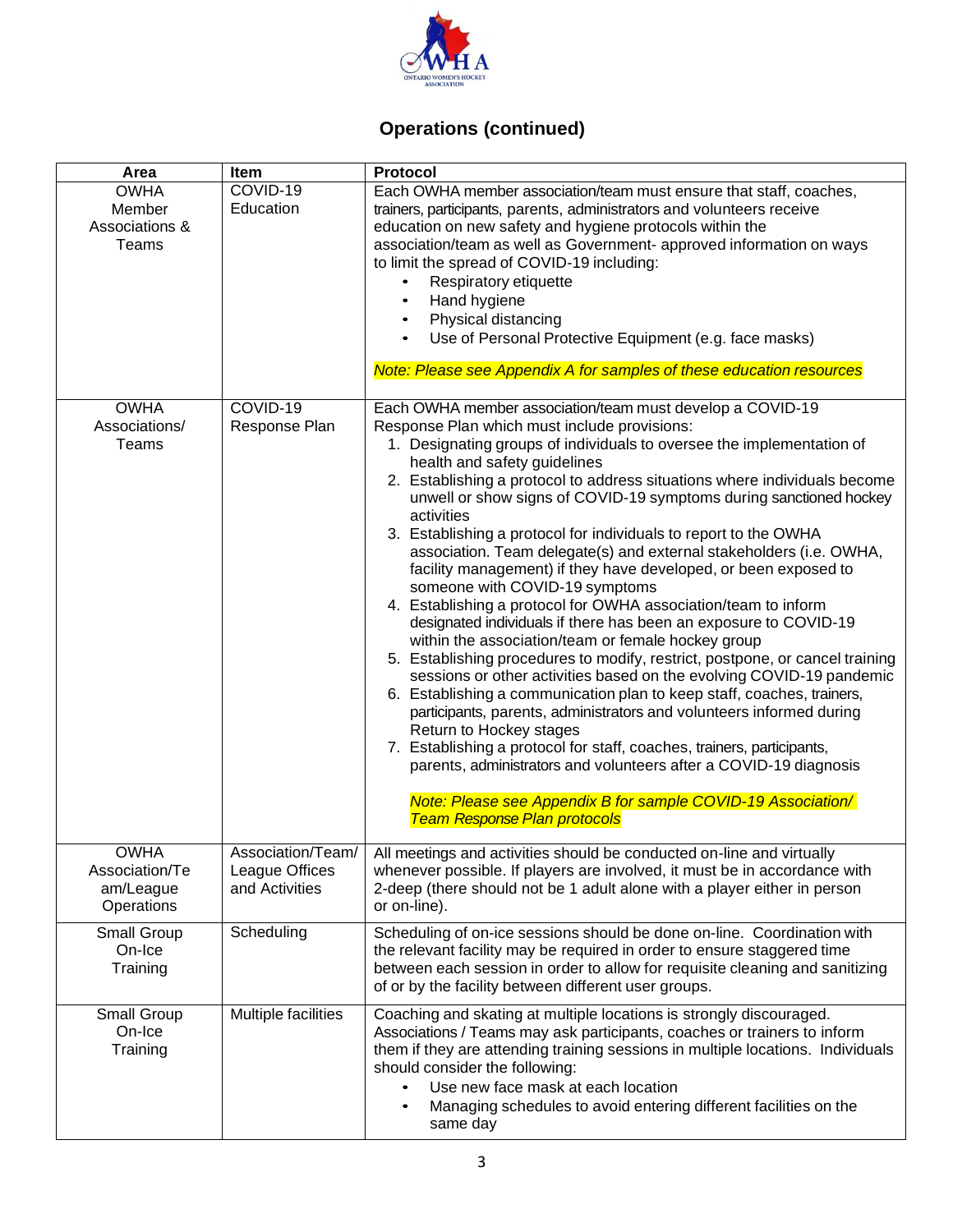

# **Operations (continued)**

| Area                              | Item                                               | Protocol                                                                                                                                                                                                                                                                                                                                                                                                                                                                                                                                                                                                                                                                                                                                                                                                                                                                                                                                                                                                                                                                                                                                                                                                                                                                                                                                                                                |  |  |
|-----------------------------------|----------------------------------------------------|-----------------------------------------------------------------------------------------------------------------------------------------------------------------------------------------------------------------------------------------------------------------------------------------------------------------------------------------------------------------------------------------------------------------------------------------------------------------------------------------------------------------------------------------------------------------------------------------------------------------------------------------------------------------------------------------------------------------------------------------------------------------------------------------------------------------------------------------------------------------------------------------------------------------------------------------------------------------------------------------------------------------------------------------------------------------------------------------------------------------------------------------------------------------------------------------------------------------------------------------------------------------------------------------------------------------------------------------------------------------------------------------|--|--|
| Small Group<br>ON-Ice<br>Training | <b>Facility Coordination</b>                       | Each OWHA association/team must coordinate with the relevant facility in<br>order to ensure compliance with these Protocols. This includes at minimum:<br>Implementing effective measures to manage the flow of traffic in<br>and out of the facility<br>Complying with current Ontario Provincial Gathering guidelines<br>Ensuring that any person who enters or uses the facility maintains a<br>physical distance of at least 2m from any other person who is using<br>the facility<br>Scheduling and implementing cleaning between each training group<br>on the ice or the use of any other facility<br>Wiping down / sanitizing high touch areas such as entry / exit doors<br>to the ice, etc.<br>Ensuring closure of dressing rooms, locker rooms, change rooms,<br>showers, and clubhouses in the facility, except to the extent they<br>provide access to a washroom or a portion of the facility that is<br>used to provide first aid<br>Ensuring that team sports or other sports or games that are likely to<br>result in individuals coming within 2m of each other are not<br>practiced or played within the facility<br>Facilitating compliance by the facility operator with the advice,<br>recommendations, and instructions of public health officials,<br>including any advice, recommendations or instructions on physical<br>distancing, cleaning or disinfecting |  |  |
| Small Group<br>On-Ice<br>training | Self-screening<br>measures                         | All individuals taking part in OWHA sanctioned association/team activities<br>must self-screen in accordance with current public heath guidelines before<br>each training session. Individuals must not attend any training sessions or<br>association/team activities if they:<br>Exhibit any COVID-19 symptoms, such as a fever, cough, difficulty<br>breathing, or other symptoms identified by health experts<br>Have been diagnosed with Covid-19 and have not been cleared for<br>removal from isolation<br>Have been in contact with someone with COVID-19 in the past 14<br>$\bullet$<br>days<br>Have returned from travel outside of Canada (must quarantine for<br>14 days at home)<br>Are considered a vulnerable or at-risk individual (individuals over<br>70 years, weakened immune system or medical conditions such as<br>heart disease, lung disease, cancer etc.)                                                                                                                                                                                                                                                                                                                                                                                                                                                                                                     |  |  |
| Small Group<br>On-Ice<br>Training | Health Screening of<br><b>Individuals</b>          | Conduct a screening protocol whereby individuals are screened on-site on a<br>daily basis before participation in any activities. This screening should be done<br>prior to entry into a facility. This screening may be conducted verbally.<br>Note: Please see Appendix C for the Health Screening Form                                                                                                                                                                                                                                                                                                                                                                                                                                                                                                                                                                                                                                                                                                                                                                                                                                                                                                                                                                                                                                                                               |  |  |
| Small Group                       | Tracking of                                        | Associations / Teams choosing to conduct small group on-ice training                                                                                                                                                                                                                                                                                                                                                                                                                                                                                                                                                                                                                                                                                                                                                                                                                                                                                                                                                                                                                                                                                                                                                                                                                                                                                                                    |  |  |
| On-Ice<br>Training                | participants in<br><b>OWHA</b><br>association/team | must track all participant/coach / trainer/ and other participation in<br>activities on a session by session basis. This must be recorded and kept in<br>order to assist with contact tracing in the event of any positive COVID-19<br>cases within the association/team.                                                                                                                                                                                                                                                                                                                                                                                                                                                                                                                                                                                                                                                                                                                                                                                                                                                                                                                                                                                                                                                                                                               |  |  |
|                                   |                                                    | <b>Note: Please see Appendix D for Sample Tracking Chart</b>                                                                                                                                                                                                                                                                                                                                                                                                                                                                                                                                                                                                                                                                                                                                                                                                                                                                                                                                                                                                                                                                                                                                                                                                                                                                                                                            |  |  |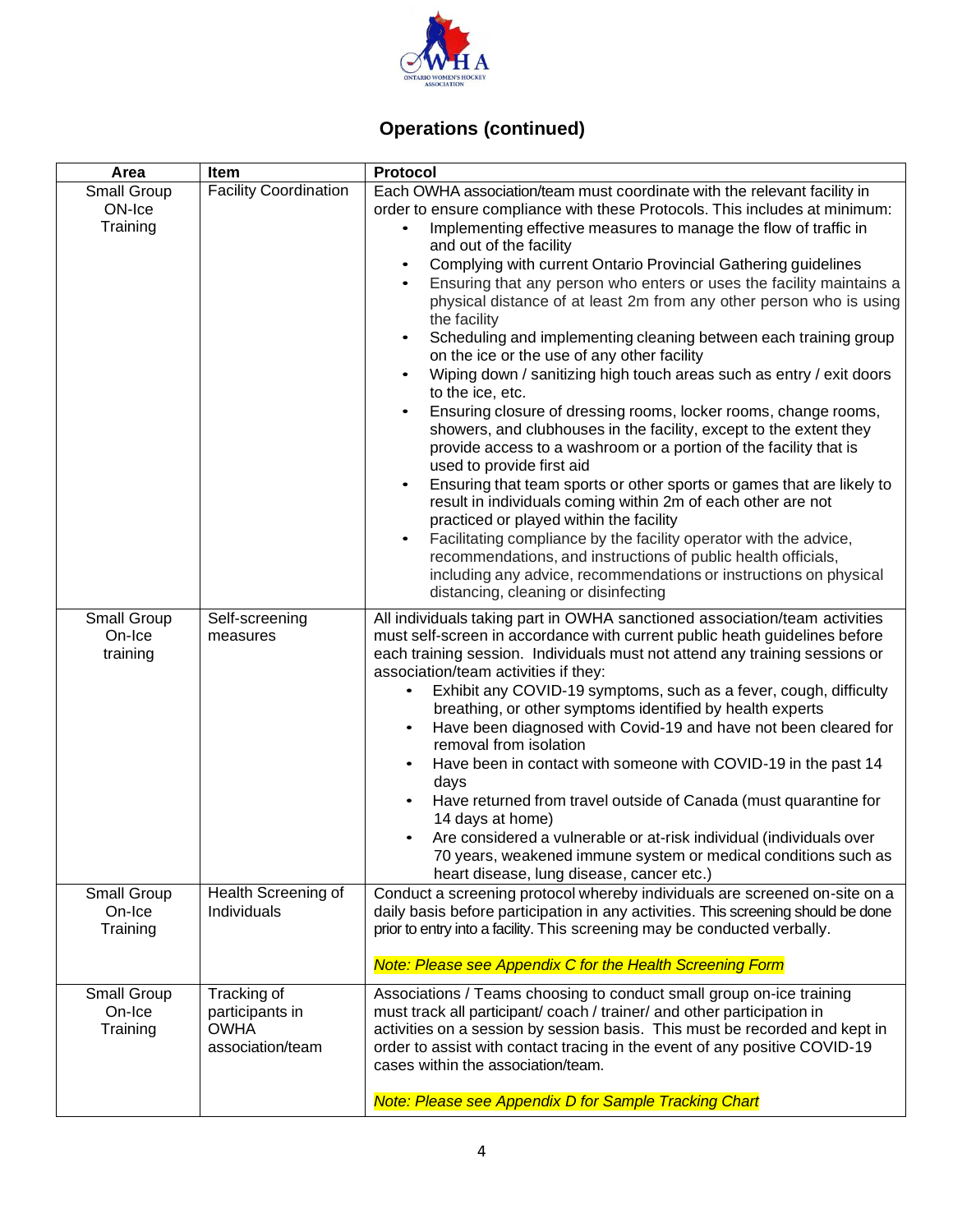

# **Programming**

| Area                            | Item                                         | Protocol                                                                                                                                                                                                                                                                                |
|---------------------------------|----------------------------------------------|-----------------------------------------------------------------------------------------------------------------------------------------------------------------------------------------------------------------------------------------------------------------------------------------|
| Small Group<br>On-Ice Training  | Programming                                  | Associations/Teams shall limit programs as follows and must have prior written<br>approval from OWHA to proceed:                                                                                                                                                                        |
|                                 |                                              | PWHPA, OWHA Quest for Gold players, OWHA designated High<br>Performance players<br>Participants of OWHA 2019/2020 Registered Teams/Associations that are in<br>good standing<br>Other players should not be skating at this time.                                                       |
| <b>OWHA</b><br>Registration     | <b>Tryouts</b>                               | There are no tryouts permitted at this time                                                                                                                                                                                                                                             |
| Small Group<br>On-Ice Training  | Limitations on<br>size of training<br>groups | All training sessions must follow provincial and local public health as well as<br>facility guidelines including compliance with the size of gatherings.                                                                                                                                |
|                                 |                                              | Follow current Ontario Provincial and Regional guidelines regarding<br>gathering restrictions.                                                                                                                                                                                          |
|                                 |                                              | Note: Subject to facility guidelines, all individuals on the ice count as part of<br>gathering size, including coaches and trainers.                                                                                                                                                    |
| Small Group<br>On-Ice Training  | <b>Skaters</b>                               | All skaters must comply with current Ontario Provincial and Regional<br>Gathering guidelines.                                                                                                                                                                                           |
|                                 |                                              | Players should follow the guidelines below in resuming training:                                                                                                                                                                                                                        |
|                                 |                                              | Skaters are not permitted to contact each other on or off the ice<br>Skaters must respect physical distancing guidelines within all parts of                                                                                                                                            |
|                                 |                                              | the facility by staying at least 2m apart at all times.<br>All warm-ups and off-ice training should comply with current physical<br>distancing requirements                                                                                                                             |
| Small Group On-<br>Ice Training | Goaltending                                  | All goaltenders must comply with current Ontario Provincial<br>Gathering guidelines.                                                                                                                                                                                                    |
|                                 |                                              | Goaltenders are not permitted to contact each other on the ice<br>Goaltenders must respect physical distancing guidelines within all<br>parts of the facility by staying at least 2m apart.<br>All warm-ups and off-ice training should comply with physical<br>distancing requirements |
|                                 |                                              | Goaltenders will be doing individual drills and taking shots from outside the<br>physical distancing requirement.                                                                                                                                                                       |
|                                 |                                              | Note: Please see Appendix E for The Development Application                                                                                                                                                                                                                             |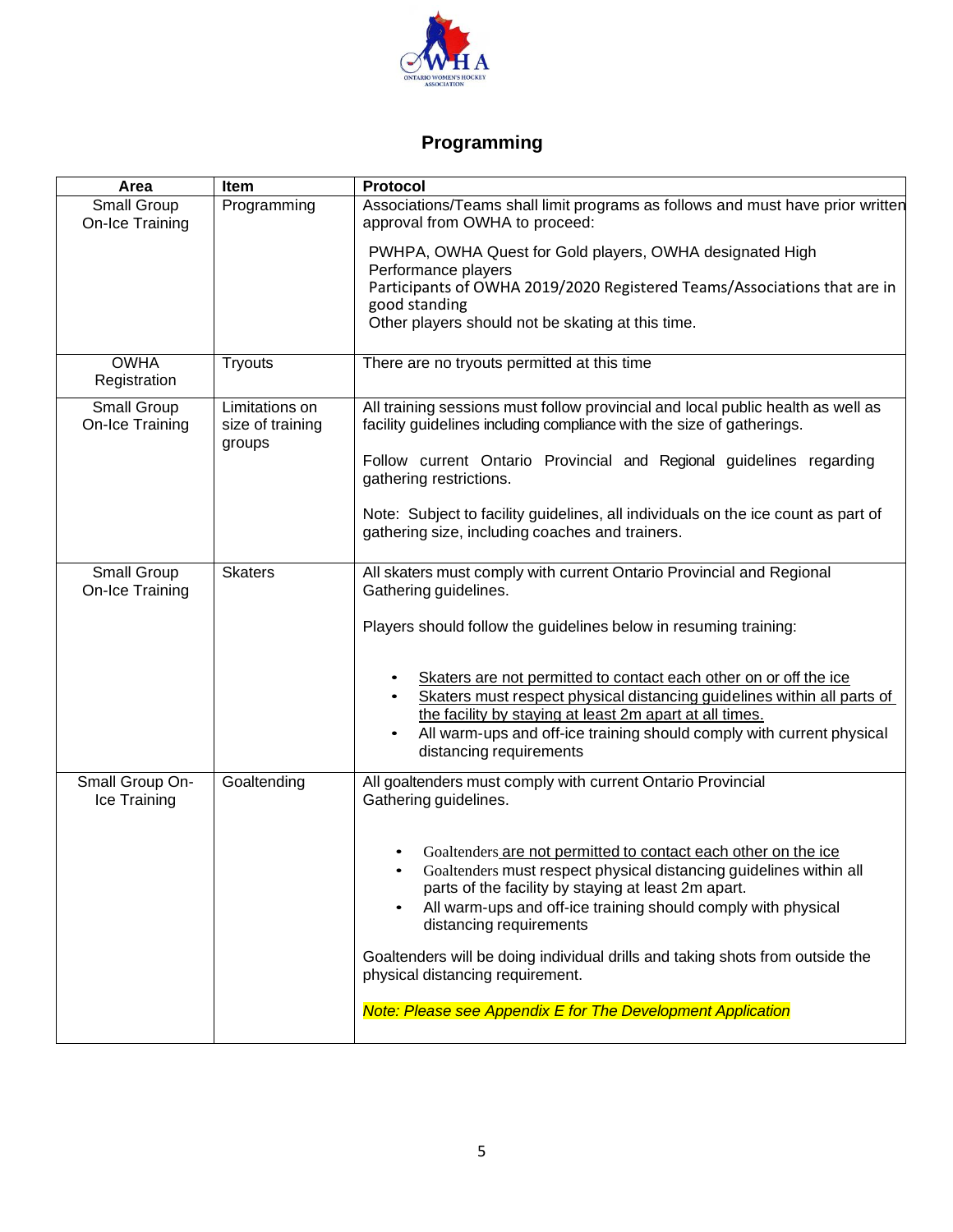

# **Off-Ice Activities**

| Area                                     | Item                                    | Protocol                                                                                                                                                                                                                                                                                                                                                                                                                                                                                                                                                                                                                                                  |
|------------------------------------------|-----------------------------------------|-----------------------------------------------------------------------------------------------------------------------------------------------------------------------------------------------------------------------------------------------------------------------------------------------------------------------------------------------------------------------------------------------------------------------------------------------------------------------------------------------------------------------------------------------------------------------------------------------------------------------------------------------------------|
| <b>Off-Ice Activities</b><br>$OFA - 001$ | Facility access and<br>traffic flow     | Individuals shall follow facility guidelines by using designated entry<br>and exit doors in the facility and any guidelines to manage the flow<br>of people within the facility.                                                                                                                                                                                                                                                                                                                                                                                                                                                                          |
| <b>Off-Ice Activities</b><br>$OFA - 002$ | No Spectators                           | No spectators are permitted at the facility, other than up to one<br>accompanying parent, guardian, or other adult for each athlete<br>under the age of 18. Anyone accompanying such an athlete is<br>expected to follow facility guidelines with respect to physical<br>distancing, must remain at least 2m apart, and is encouraged to<br>wear a face mask. If a player under the age of 18 is dropped off at<br>the arena, it is the responsibility of the parent/guardian and the<br>person in charge of the session to endure the process of drop off and<br>pick up are clearly understood and followed to ensure the safety of<br>the participant. |
| <b>Off-Ice Activities</b><br>$OFA - 003$ | Personal Hygiene                        | Individuals should wash / sanitize hands upon entry to facility.                                                                                                                                                                                                                                                                                                                                                                                                                                                                                                                                                                                          |
| <b>Off-Ice Activities</b><br>OFA-004     | Warm-up / Cool down                     | Warm-ups and cool downs will be conducted outside following<br>physical distancing protocols by remaining at least 2m apart. If<br>weather does not permit warming up outside, skaters/goaltenders<br>may (if permitted by the facility) warm-up inside in an area<br>designated by the facility while following physical distancing<br>protocols by remaining at least 2m apart.                                                                                                                                                                                                                                                                         |
| <b>Off-Ice Activities</b><br>$OFA - 005$ | <b>Personal Protective</b><br>Equipment | Coaches/Trainers/Team Staff:<br>Recommended to wear a non-medical face mask when in<br>$\bullet$<br>open areas of facility & must be in compliance in areas<br>and facilities where it is mandated<br>Skaters/Goaltenders:<br>Recommended to wear a non-medical face mask when in<br>$\bullet$<br>open areas of facility and if warming up inside facility&<br>must be in compliance in areas and facilities where it is<br>mandated                                                                                                                                                                                                                      |
| <b>Off-Ice Activities</b><br>$OFA - 006$ | <b>Dressing Rooms</b>                   | Players must arrive at the arena in their equipment. Dressing<br>rooms, locker rooms, change rooms, showers and clubhouses in<br>the facility shall remain closed except to the extent they provide<br>access to a washroom or a portion of the facility that is used to<br>provide first aid.                                                                                                                                                                                                                                                                                                                                                            |
| <b>Off-Ice Activities</b><br>$OFA - 007$ | Skates On /Off                          | Players should put their skates on / remove skates outside of the<br>arena respecting physical distancing protocols and remaining at<br>least 2m apart. Players can use their own vehicles, outdoor<br>benches or bring their chairs (i.e. camping chairs). If weather does<br>not permit doing so outside of the arena, skaters/goaltenders may<br>use open areas of the arena while following physical distancing<br>guidelines and remaining at least 2m apart.                                                                                                                                                                                        |
| <b>Off-Ice Activities</b><br>$OFA - 008$ | Personal Items                          | Personal items like equipment bags should be left in the relevant<br>individual's vehicle (in a safe and secure location) and not be<br>brought into the arena. Players and coaches may carry their own<br>water bottle, tissue box etc. into the arena.                                                                                                                                                                                                                                                                                                                                                                                                  |
| <b>Off-Ice Activities</b><br>$OFA - 009$ | Entry / Exit from ice                   | Players must follow physical distancing protocols and remain at<br>least 2m apart from any other individual while waiting to enter and<br>exit the ice.                                                                                                                                                                                                                                                                                                                                                                                                                                                                                                   |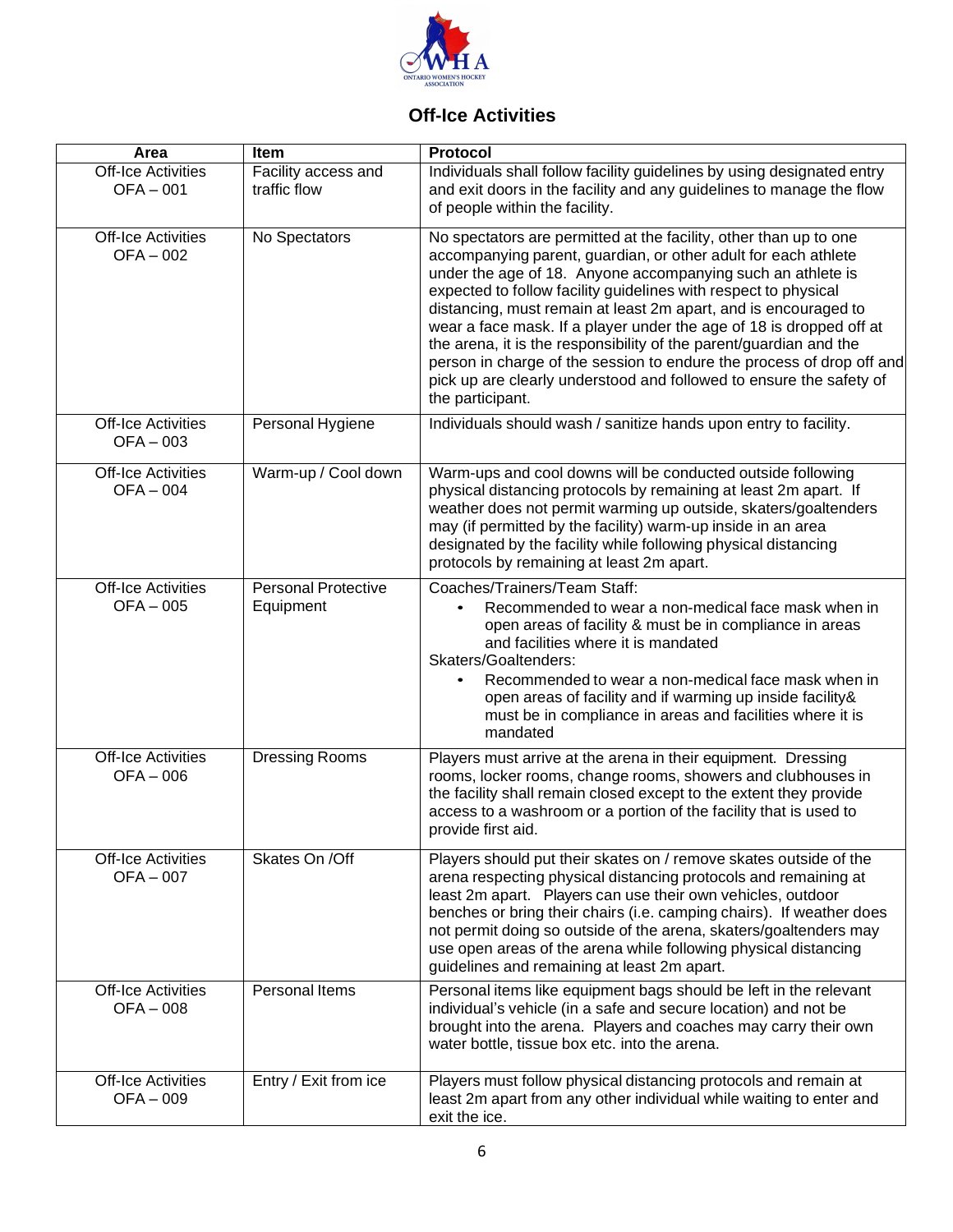

# **On-Ice Activities**

| Area                                        | <b>Item</b>                             | <b>Protocol</b>                                                                                                                                                                                                                                                                                                                                         |
|---------------------------------------------|-----------------------------------------|---------------------------------------------------------------------------------------------------------------------------------------------------------------------------------------------------------------------------------------------------------------------------------------------------------------------------------------------------------|
| <b>On-Ice Activities</b><br><b>ONA-001</b>  | <b>Personal Protective</b><br>Equipment | Coaches:<br>Recommended to wear a non-medical face mask while coaching<br>& must be in compliance in areas and facilities where it is<br>mandated<br>Must wear a CSA approved hockey helmet<br>Players:<br>Not required to wear a non-medical face mask while skating<br>Must wear full hockey equipment<br>Must not share hockey equipment             |
| <b>On-Ice Activities</b><br><b>ONA-002</b>  | <b>Physical Distancing</b>              | Players are required to maintain a physical distance of at least 2m<br>from any other skaters/goaltenders and coaches during the<br>session.<br>All coaching should be done using verbal cues from a distance.                                                                                                                                          |
| <b>On-Ice Activities</b><br><b>ONA-003</b>  | Personal Items                          | Players must use individual water bottles, tissue boxes etc. during<br>training sessions. No sharing of these items is permitted. Players<br>must have their own closed containers (i.e. Ziploc bag) for<br>disposing of used personal items such as tissues. These must be<br>disposed of at home or in a lidded garbage container in the<br>facility. |
| <b>On-Ice Activities</b><br><b>ONA -004</b> | Pucks                                   | Players must not touch hockey pucks with their hands.<br>The lead on-ice instructor is responsible for the<br>management of hockey pucks in a manner that is in<br>accordance with health guidelines. If pucks cannot be<br>safely managed, they are not to be used.                                                                                    |
| <b>On-Ice Activities</b><br><b>ONA-005</b>  | On-Ice Coaching                         | Coaches must coach from one spot on the ice or over the boards<br>at rink side. Coaches are not permitted to skate alongside players;<br>coaches and skaters/goaltenders must remain at least 2m apart<br>from each other.                                                                                                                              |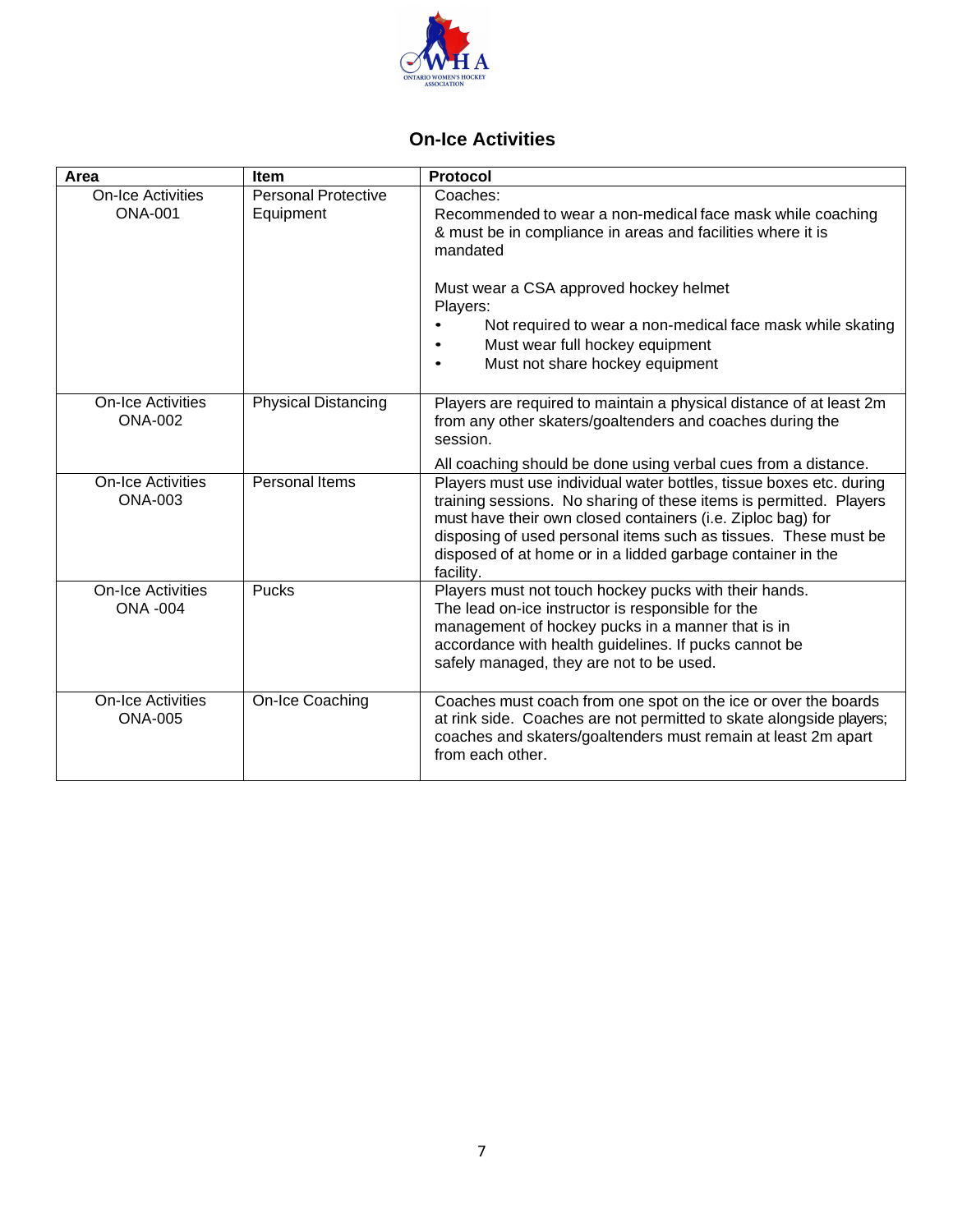

### **Appendix A: COVID-19 Education Resources**

Association/Teams must ensure that staff, coaches, skaters, parents, members and volunteers receive education on new safety and hygiene protocols within the association/team. Members should be sent Government-approved information on ways to limit the spread of COVID-19.

The following links can be sent by the association/team to their members:

Ontario Public Health Public Resources: [https://www.publichealthontario.ca/en/diseases-and-](https://www.publichealthontario.ca/en/diseases-and-conditions/infectious-diseases/respiratory-diseases/novel-coronavirus/public-resources) [conditions/infectious](https://www.publichealthontario.ca/en/diseases-and-conditions/infectious-diseases/respiratory-diseases/novel-coronavirus/public-resources)[diseases/respiratory-diseases/novel-coronavirus/public-resources](https://www.publichealthontario.ca/en/diseases-and-conditions/infectious-diseases/respiratory-diseases/novel-coronavirus/public-resources)

The following resources are also available on the Ontario Public Health website. Please ensure you are using the most up-to-date version of these tools by consulting the address above.

| <b>Topic</b>                   | Tool                                                                                                                               |
|--------------------------------|------------------------------------------------------------------------------------------------------------------------------------|
| Hand Hygiene                   | https://www.publichealthontario.ca/-<br>/media/documents/ncov/factsheet/factsheet-covid-19-hand-<br>hygiene.pdf?la=en              |
| <b>Physical Distancing</b>     | https://www.publichealthontario.ca/-<br>/media/documents/ncov/factsheet/factsheet-covid-19-guide-physical-<br>distancing.pdf?la=en |
| How to self-monitor            | https://www.publichealthontario.ca/-/media/documents/ncov/factsheet-<br>covid-19-self-monitor.pdf?la=en                            |
| When and How to<br>Wear a Mask | https://www.publichealthontario.ca/-<br>/media/documents/ncov/factsheet/factsheet-covid-19-how-to-wear-<br>mask.pdf?la=en          |
| How to Self-Isolate            | https://www.publichealthontario.ca/-/media/documents/ncov/factsheet-<br>covid-19-how-to-self-isolate.pdf?la=en                     |

Ministry of Health – Ontario: COVID-19 Reference Document for Symptoms: [http://www.health.gov.on.ca/en/pro/programs/publichealth/coronavirus/docs/2019\\_reference\\_doc\\_sympto](http://www.health.gov.on.ca/en/pro/programs/publichealth/coronavirus/docs/2019_reference_doc_symptoms.) [ms.](http://www.health.gov.on.ca/en/pro/programs/publichealth/coronavirus/docs/2019_reference_doc_symptoms.) [pdf](http://www.health.gov.on.ca/en/pro/programs/publichealth/coronavirus/docs/2019_reference_doc_symptoms.pdf)

Ontario COVID-19 Online Self-assessment Tool<https://covid-19.ontario.ca/self-assessment/>

Ontario Women's Hockey Association Website: [www.owha.on.ca](http://www.owha.on.ca/)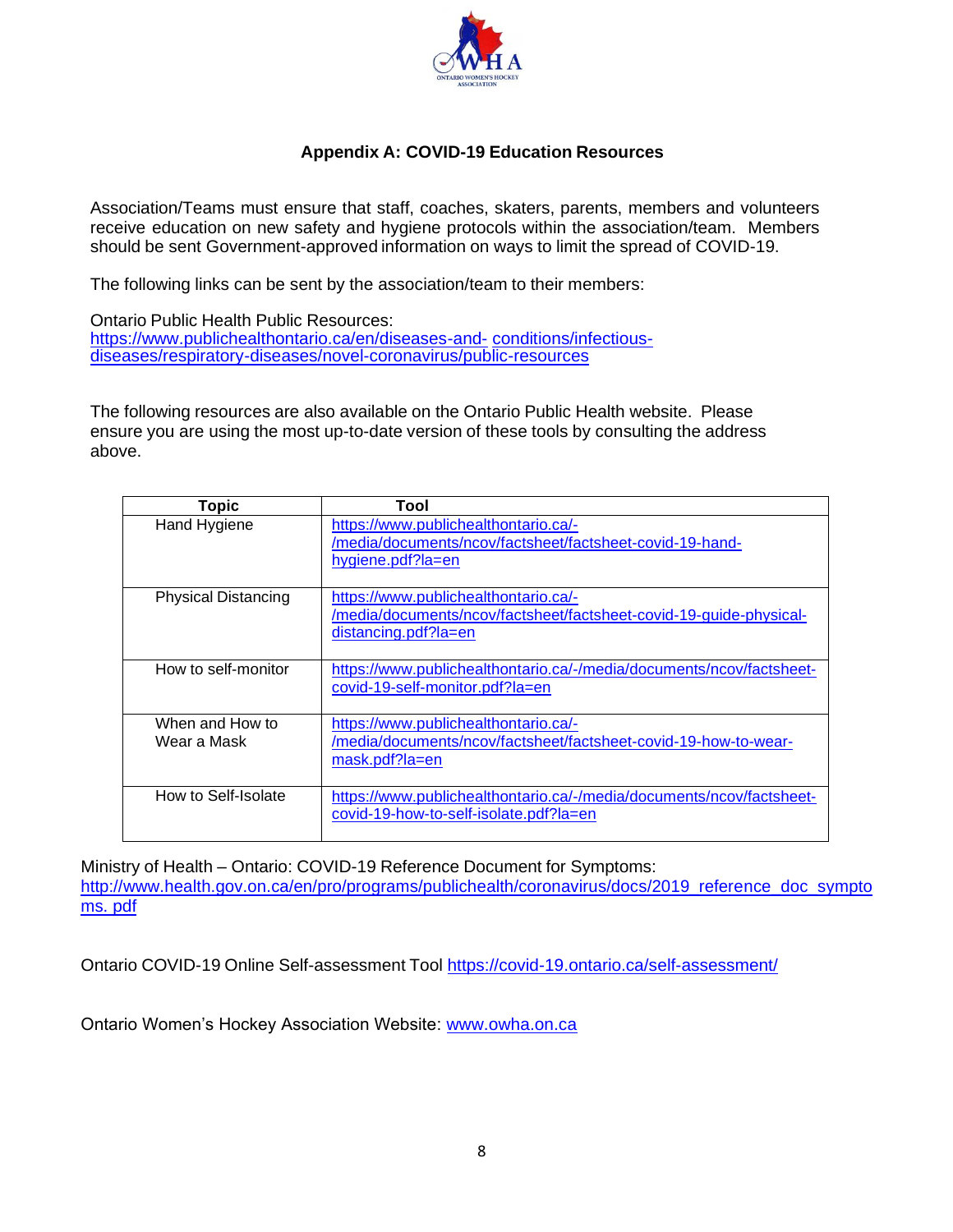

### **Appendix B: COVID-19 Association / Team Response Plan Protocols**

The following draft information has been developed to assist associations and teams.

#### **Contents**

- 1. Contact list for COVID-19 Association/Team Oversight Group
- 2. Association/Team COVID-19 Protocols
- 3. Association/Team COVID-19 Communication Plan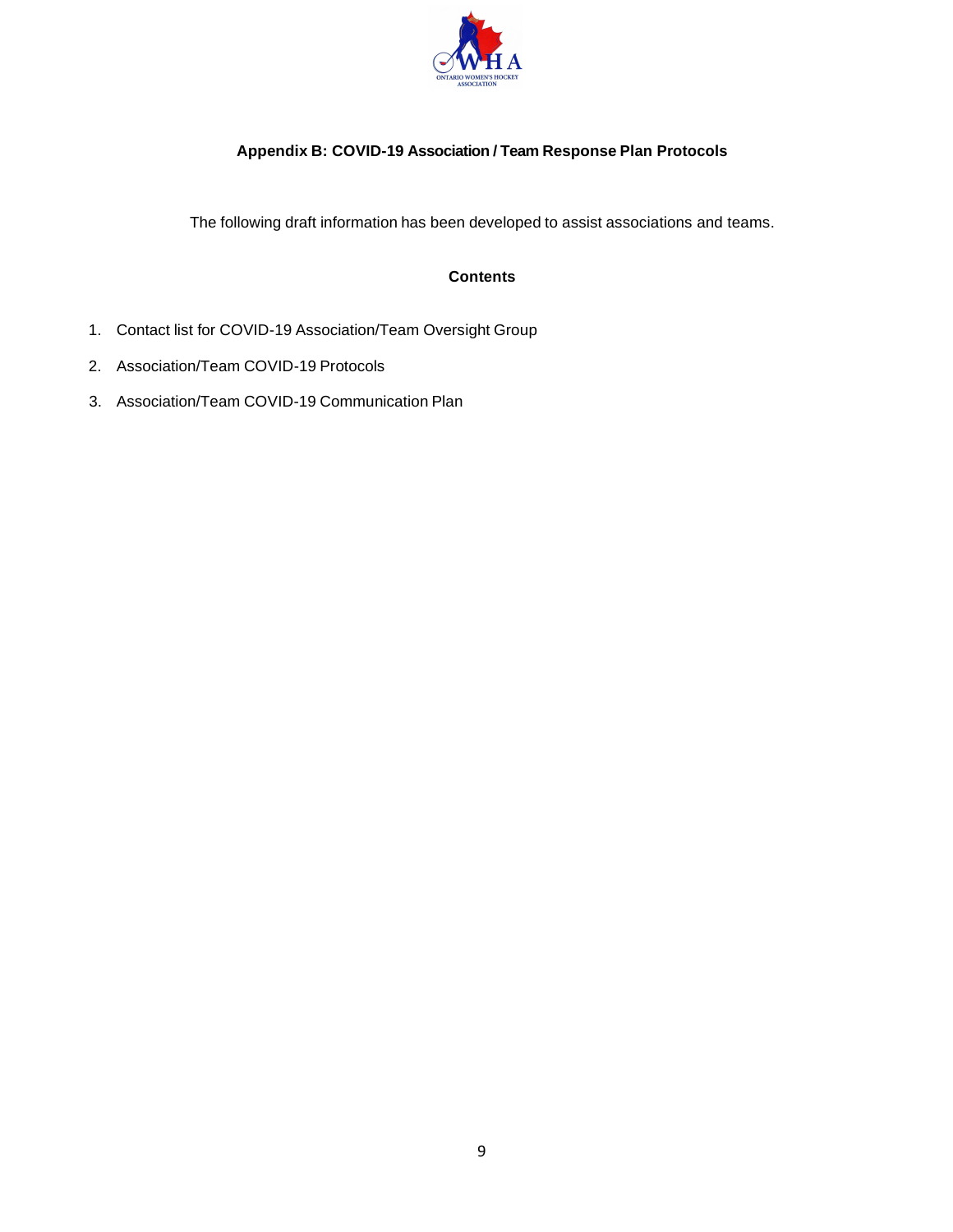

#### **OWHA Member Associations/Teams COVID-19 Protocols**

OWHA Associations and teams must create and follow a set of protocols to deal with situations related to the COVID-19 pandemic that might occur. These protocols should be included in an e-mail to members before any hockey activities resume. Associations/teams should also consult with their facility to ensure alignment between facility and access protocols. OWHA has developed the draft information below for consideration by associations/teams in creating their protocols.

#### **An individual becomes unwell with symptoms of COVID-19**

- If an individual becomes unwell with symptoms of COVID-19, or if someone is aware of an individual that becomes unwell with symptoms of COVID-19, that individual must immediately stop participation in hockey activities.
- The individual should be isolated from all others in a well-ventilated area, or outside and provided with a non-medical face mask if one is available
- The individual shall be sent home and instructed to follow public health guidelines regarding self-isolation and testing
- The facility should be informed in order to determine if any areas need to be closed off and/or require additional cleaning/disinfecting
- A member of the COVID-19 Oversight Group should be informed of the situation and should contact the individual or their parent/guardian to determine if next steps are being taken regarding testing
- The OWHA President and/or Director Operations should be informed of the situation as soon as possible

#### **An individual is tested for COVID-19**

- Any individual that is part of a hockey program that has been tested for COVID-19 must not participate in hockey activities while waiting for the results of the test and not until a negative test result is received
- The association/team will consult the Session Participation tracking sheets to inform other participants who might have been in close contact with the individual
- Any association/team members who were in close contact with the individual should not participate in hockey activities and should follow public health guidelines until the diagnosis of COVID-19 is ruled out by health professionals

#### **An individual tests positive for COVID-19**

- If an individual tests positive for COVID-19, they should inform a member of the association/team COVID-19 Oversight Group
- The COVID-19 Oversight Group will work where requested with the facility and public health officials to assist in contact tracing. The Session Participation tracking sheets may be used to assist public health officials in informing other members who may have been in close contact with the individual
- Any association/team members who were in close contact with the individual should not participate in hockey activities for 14 days and should follow public health guidelines regarding self-isolation and testing
- It is recommended to also inform all members of a positive COVID-19 result within the hockey program setting
- The association/team should inform and work with the facility in the case of a positive COVID-19 result and determine if any additional cleaning/disinfecting should be performed as per the facility's guidelines
- The association/team will inform OWHA of a positive COVID-19 diagnosis by e- mailing [team@owha.on.ca](mailto:team@owha.on.ca)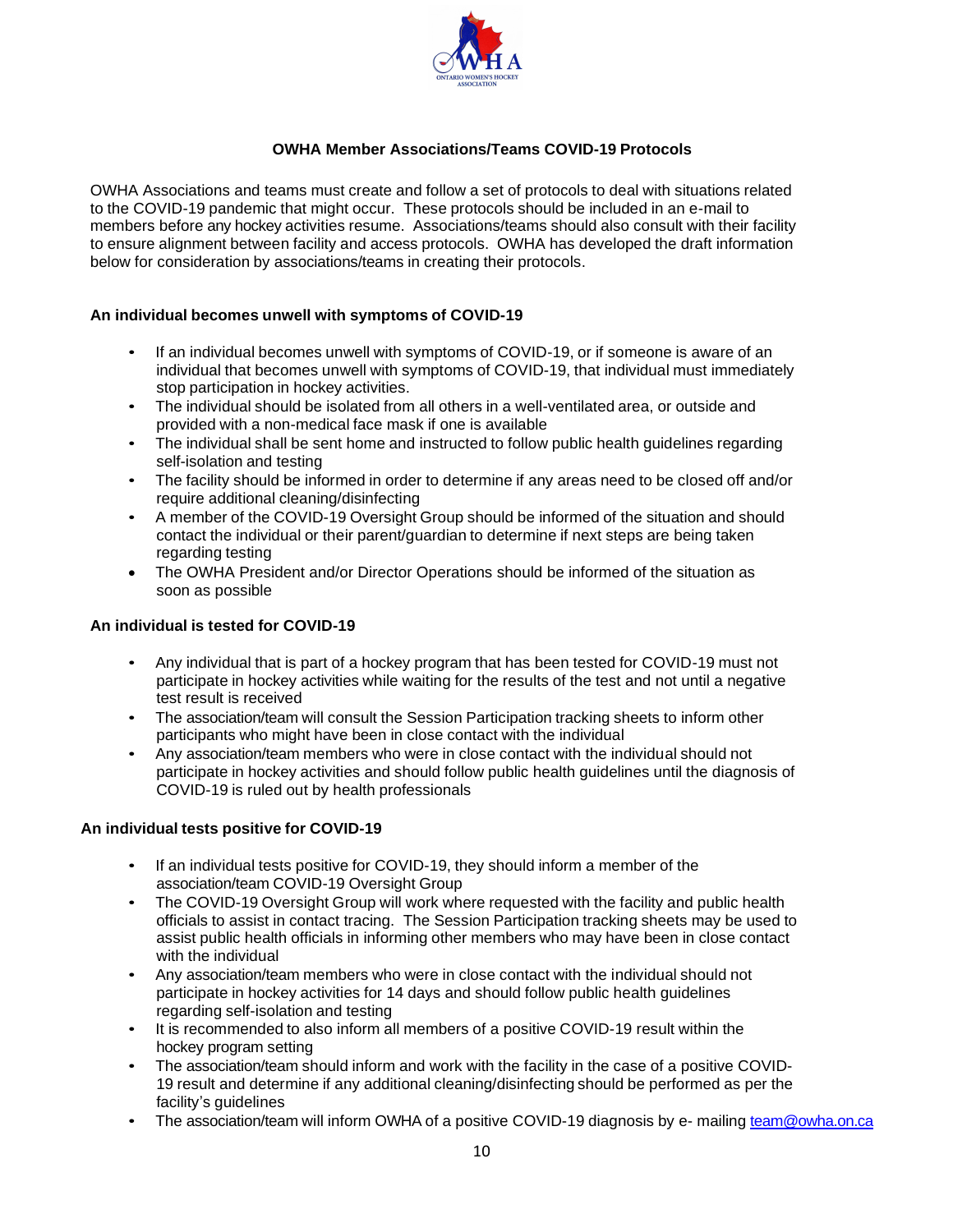

#### **Return to hockey activities following illness**

• If no test was performed, or the COVID-19 test was negative, the individual may only return to hockey activities once they no longer have any symptoms of COVID-19

#### **Return to hockey activities following COVID-19**

• Following a positive COVID-19 test, an individual must follow all public health guidelines regarding return to activities.

#### **Modification/restriction/postponing or canceling of hockey development activities**

- Based on the evolving COVID-19 pandemic, the association/team must be prepared to follow public health, municipal/provincial government, and sport recommendations regarding modifying/restricting/postponing or canceling activities
- Associations/teams should establish a program cancelation policy if one does not exist already
- Associations/team members should be informed as soon as possible of any modifications/restrictions or cancelations
- Association/teams must keep any modifications and restrictions in place until advised that it is safe to resume activities by public health, government, or sport officials.

#### **Public Health Guidelines**

Association/team members should follow all public health guidelines regarding COVID-19. These may include:

- Any association/team members who themselves have travelled outside of Canada, or has someone in their household who has travelled outside Canada must self-isolate and not participate in club/skating school activities for 14 days
- Any individual who has been exposed to someone with a confirmed case of COVID-19 should self-isolate and is not permitted to participate in hockey activities for 14 days
- Any individual with symptoms of COVID-19 is not permitted to take part in hockey activities
- Any individual who has someone in their household showing symptoms of COVID-19, should not participate in hockey activities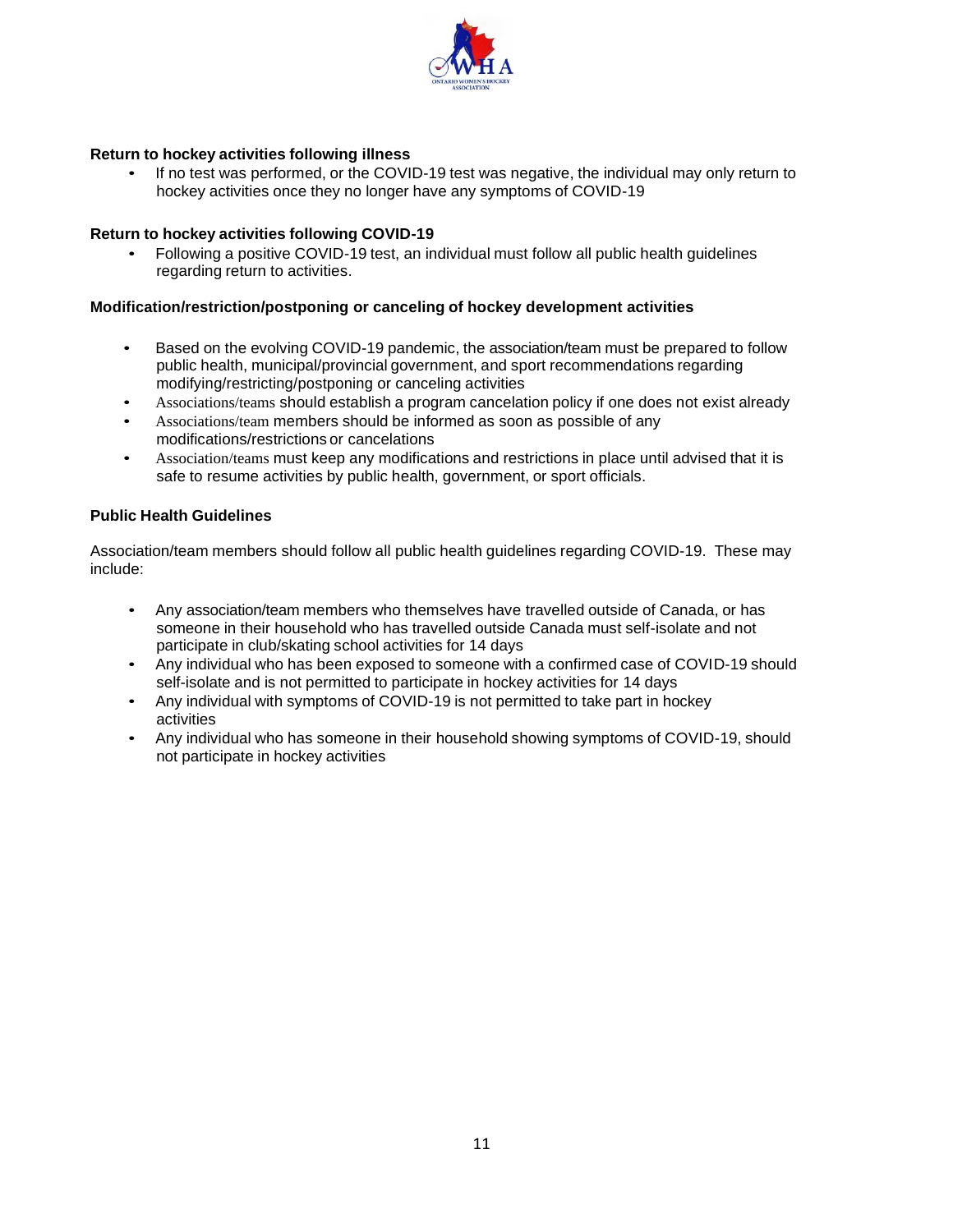

#### **OWHA Association/Team COVID-19 Communication Plan**

Associations/Teams should ensure effective communication is taking place with their membership during the Return to Hockey Stages. The following should be considered by the associations/teams.

- 1. Ensure up to date contact information for all association/team members is on-file
- 2. Determine best method to distribute information (i.e. Facebook page, direct e-mail lists, webinars…)
- 3. Determine the responsibility for communication within the association/team during the Return to Hockey stages (i.e. staff, volunteer, COVID-19 Oversight Group)
- 4. Establish consistent cadence of communication to maintain connection with association/team members during Return to Hockey (i.e. Weekly. Bi-weekly)
- 5. Consider holding a virtual Town Hall / Webinar to deliver information on Return to Hockey protocols and answer any questions / concerns
- 6. Consider where communications/documents can be stored on a website or social media site for future reference by association/team, members
- 7. Designate member of COVID-19 Oversight Group to follow up with any individuals who become unwell with symptoms of COVID-19 during hockey activities
- 8. Determine paper or virtual storage location for daily Session Participation Tracking sheets
- 9. If it is determined that an association/team member has been tested for COVID-19, inform all association/team members that may have been in close contact with that individual
- 10. If it is determined that an association/team member has tested positive for COVID-19, inform all association/team members that may have been in close contact with that individual
- 11. Ensure the facility and OWHA are informed if an association/team member is diagnosed with COVID-19.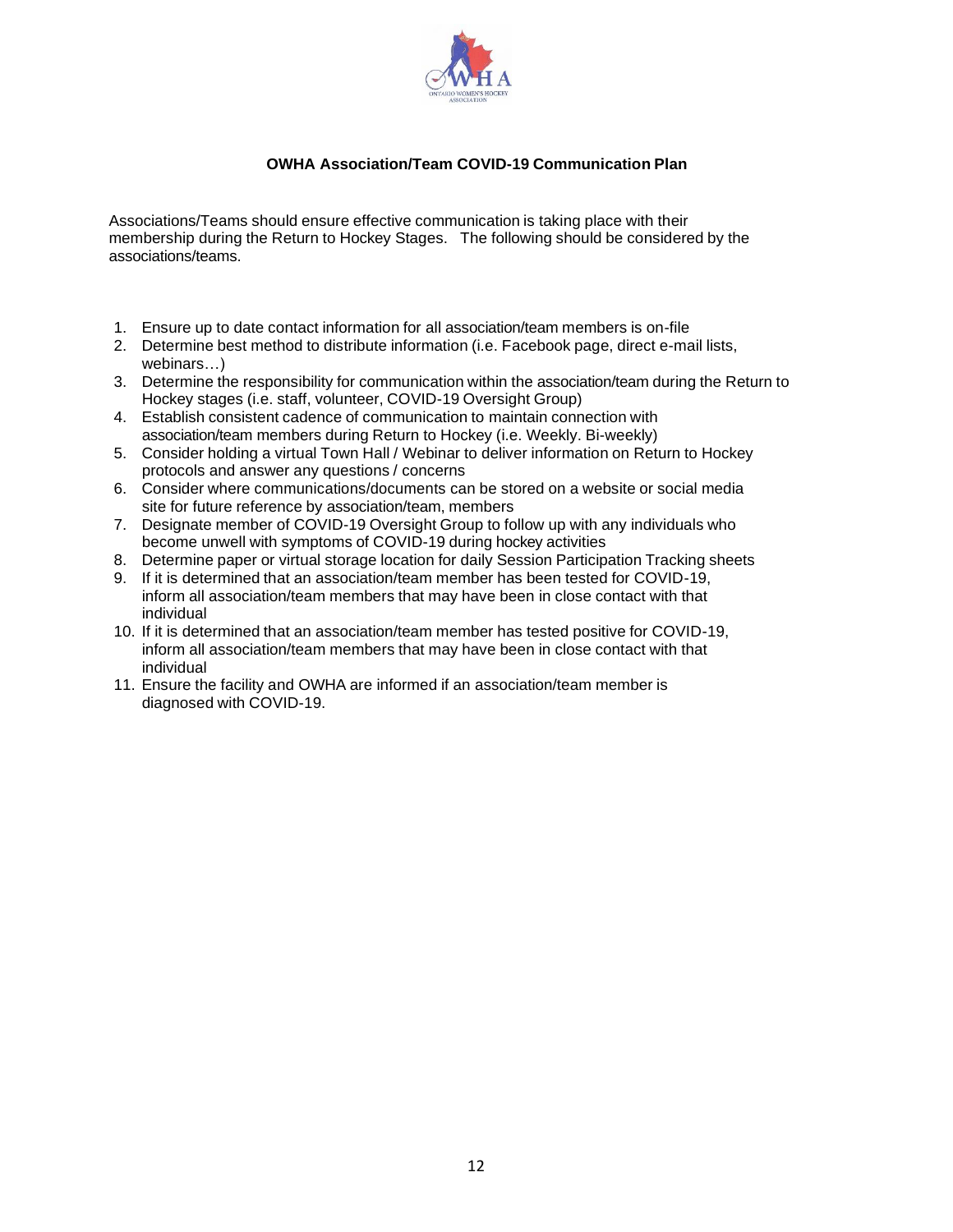

#### **Appendix C: HEALTH SCREENING FORM**

### **HEALTH SCREENING QUESTIONAIRE**

This questionnaire must be completed by each individual prior to participation in each on-ice or off-ice activity. This questionnaire may be completed verbally.

Are you currently experiencing any of these issues? Call 911 if you are.

- 1. Severe difficulty breathing (struggling for each breath, can only speak in single words)
- 2. Severe chest pain (constant tightness or crushing sensation)
- 3. Feeling confused or unsure of where you are
- 4. Losing consciousness

If you are in any of the following at risk groups, we ask that you speak with your physician prior to participating.

- 1. 70 years old or older
- 2. Getting treatment that compromises, ( weakens) your immune system (for example, chemotherapy, medication for transplants, corticosteroids, TNF inhibitors)
- 3. Having a condition that compromises (weakens) your immune system (for example, diabetes, emphysema, asthma, heart condition)
- 4. Regularly going to a hospital or health care setting for a treatment (for example, dialysis, surgery, cancer treatment)

The answer to all questions must be "No" in order to participate in each on-ice activity.

1. Are you experiencing any of these symptoms?

Do you have a fever? (Feeling hot to the touch, a temperature of 37.8C or higher)

 $\Box$  Yes  $\Box$  No

Chills

| $\sim$<br>تبرد | N٥ |
|----------------|----|
|----------------|----|

Cough that's new or worsening *(continuous, more than usual)*

 $\Box$  Yes  $\Box$  No

Barking cough, making a whistling noise when breathing (croup)

 $\Box$  Yes  $\Box$  No

Shortness of breath (out of breath, unable to breathe deeply)

 $\Box$ Yes  $\Box$  No

Sore throat

 $\Box$  Yes  $\Box$  No

Difficulty swallowing

 $\Box$  Yes  $\Box$  No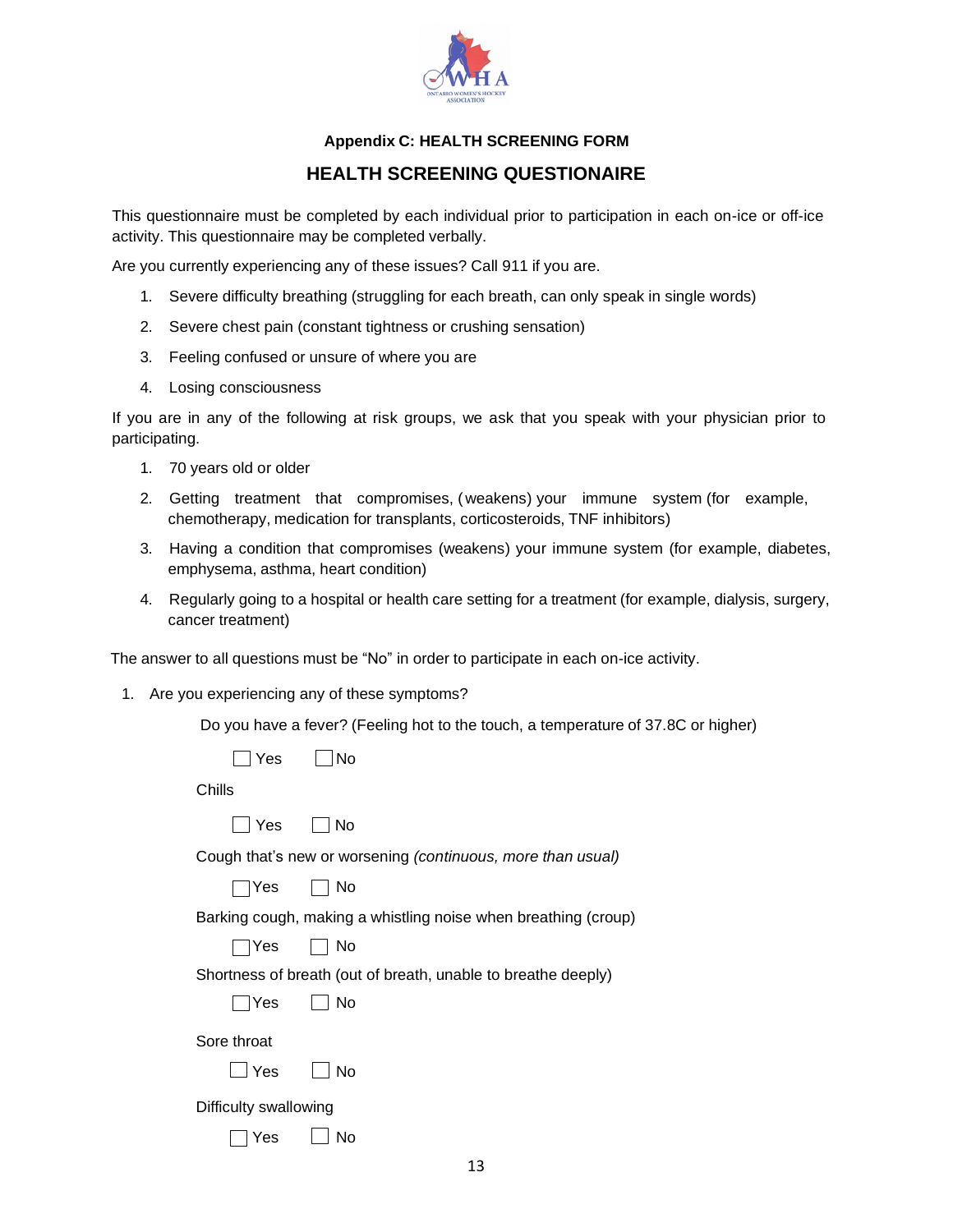

| Runny nose, sneezing or nasal congestion (not related to seasonal allergies or other known<br>causes or conditions)                                                              |
|----------------------------------------------------------------------------------------------------------------------------------------------------------------------------------|
| Yes<br><b>No</b>                                                                                                                                                                 |
| Lost sense of taste or smell                                                                                                                                                     |
| Yes<br>No                                                                                                                                                                        |
| Pink eye (conjunctivitis)                                                                                                                                                        |
| Yes<br> No                                                                                                                                                                       |
| Headache that's unusual or long lasting                                                                                                                                          |
| ∣ ∣Yes<br>No                                                                                                                                                                     |
| Digestive issues (nausea/vomiting, diarrhea, stomach pain)                                                                                                                       |
| Yes<br>No                                                                                                                                                                        |
| Muscle aches                                                                                                                                                                     |
| Yes<br><b>No</b>                                                                                                                                                                 |
| Extreme tiredness that is unusual (fatigue, lack of energy)                                                                                                                      |
| Yes<br>No                                                                                                                                                                        |
| Falling down often                                                                                                                                                               |
| Yes<br><b>No</b>                                                                                                                                                                 |
| For young children and infants: sluggishness or lack of appetite                                                                                                                 |
| Yes<br><b>No</b>                                                                                                                                                                 |
| For the remaining questions, close physical contact means: Being less than 2 meters away in the same room,<br>workspace, or area for over 15 minutes or living in the same home. |
| 2.<br>In the last 14 days, have you been in close physical contact with someone who tested positive for<br>COVID-19?                                                             |
| No<br>Yes                                                                                                                                                                        |
| 3.<br>In the last 14 days, have you been in close physical contact with a person who either:                                                                                     |
| Is currently sick with a new cough, fever, or difficulty breathing; OR Returned from                                                                                             |
| outside of Canada in the last 2 weeks?                                                                                                                                           |
| Yes<br><b>No</b>                                                                                                                                                                 |
| Have you travelled outside of Canada in the last 14 days?<br>4.                                                                                                                  |
| Yes<br><b>No</b>                                                                                                                                                                 |
| If an individual has answered "Yes" to any of these questions, they are not permitted to participate in any<br>on-ice or off-ice activities.                                     |

*Please note: This Health Screening questionnaire has been developed based on the Ontario Ministry of Health Self-Assessment Tool (June 17, 2020).*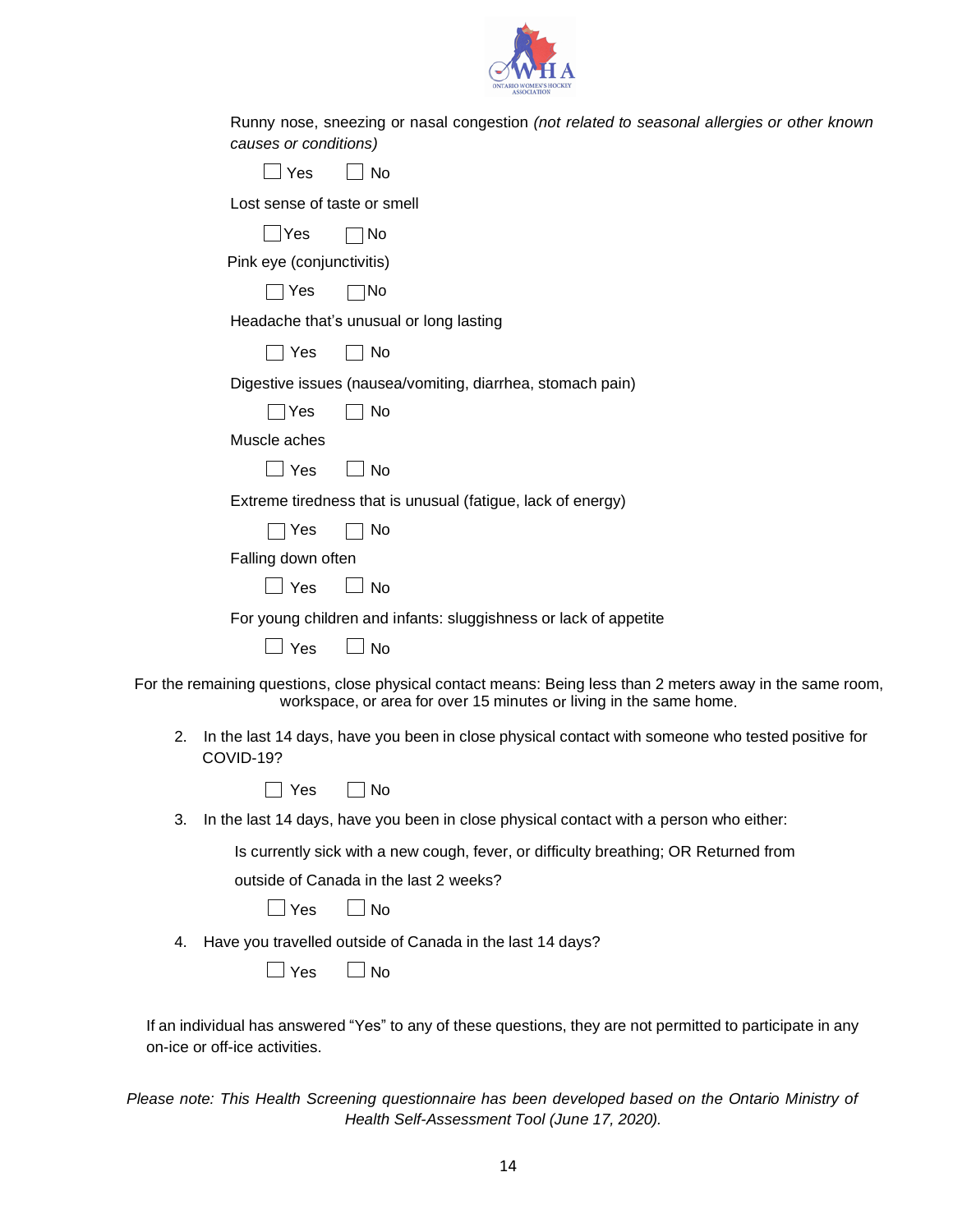

# OWHA DEVELOPMENT APPLICATION COMPLIANT WITH COVID- 19 LIST OF ALL PEOPLE IN ATTENDANCE



| DATE OF ACTIVITY: | <b>TIME FRAME.</b> |
|-------------------|--------------------|
|                   |                    |

**PLACE: \_\_\_\_\_\_\_\_\_\_\_\_\_\_\_\_\_\_\_\_\_\_\_\_\_\_\_\_\_\_\_ LEAD PERSON:\_\_\_\_\_\_\_\_\_\_\_\_\_\_\_\_\_\_\_\_\_\_\_\_\_\_\_\_\_\_\_\_\_**

# **OTHER DETAILS: \_\_\_\_\_\_\_\_\_\_\_\_\_\_\_\_\_\_\_\_\_\_\_\_\_\_\_\_\_\_\_\_\_\_\_\_\_\_\_\_\_\_\_\_\_\_\_\_\_\_\_\_\_\_\_\_\_\_\_\_\_\_\_\_\_\_\_\_\_\_\_\_\_\_\_\_\_**

| <b>NAME OF PERSON IN</b><br><b>ATTENDANCE</b> | <b>ROLE</b><br>Eg: Player, | <b>Contact</b> |              | <b>SCREENING</b><br><b>STATUS</b><br>If not pass, sent |
|-----------------------------------------------|----------------------------|----------------|--------------|--------------------------------------------------------|
|                                               | <b>Staff, Parent</b>       | <b>Number</b>  | <b>EMAIL</b> | $\bold{home}$                                          |
|                                               |                            |                |              |                                                        |
|                                               |                            |                |              |                                                        |
|                                               |                            |                |              |                                                        |
|                                               |                            |                |              |                                                        |
|                                               |                            |                |              |                                                        |
|                                               |                            |                |              |                                                        |
|                                               |                            |                |              |                                                        |
|                                               |                            |                |              |                                                        |
|                                               |                            |                |              |                                                        |
|                                               |                            |                |              |                                                        |
|                                               |                            |                |              |                                                        |
|                                               |                            |                |              |                                                        |
|                                               |                            |                |              |                                                        |
|                                               |                            |                |              |                                                        |
|                                               |                            |                |              |                                                        |
|                                               |                            |                |              |                                                        |
|                                               |                            |                |              |                                                        |
|                                               |                            |                |              |                                                        |
|                                               |                            |                |              |                                                        |
|                                               |                            |                |              |                                                        |
|                                               |                            |                |              |                                                        |
|                                               |                            |                |              |                                                        |
|                                               |                            |                |              |                                                        |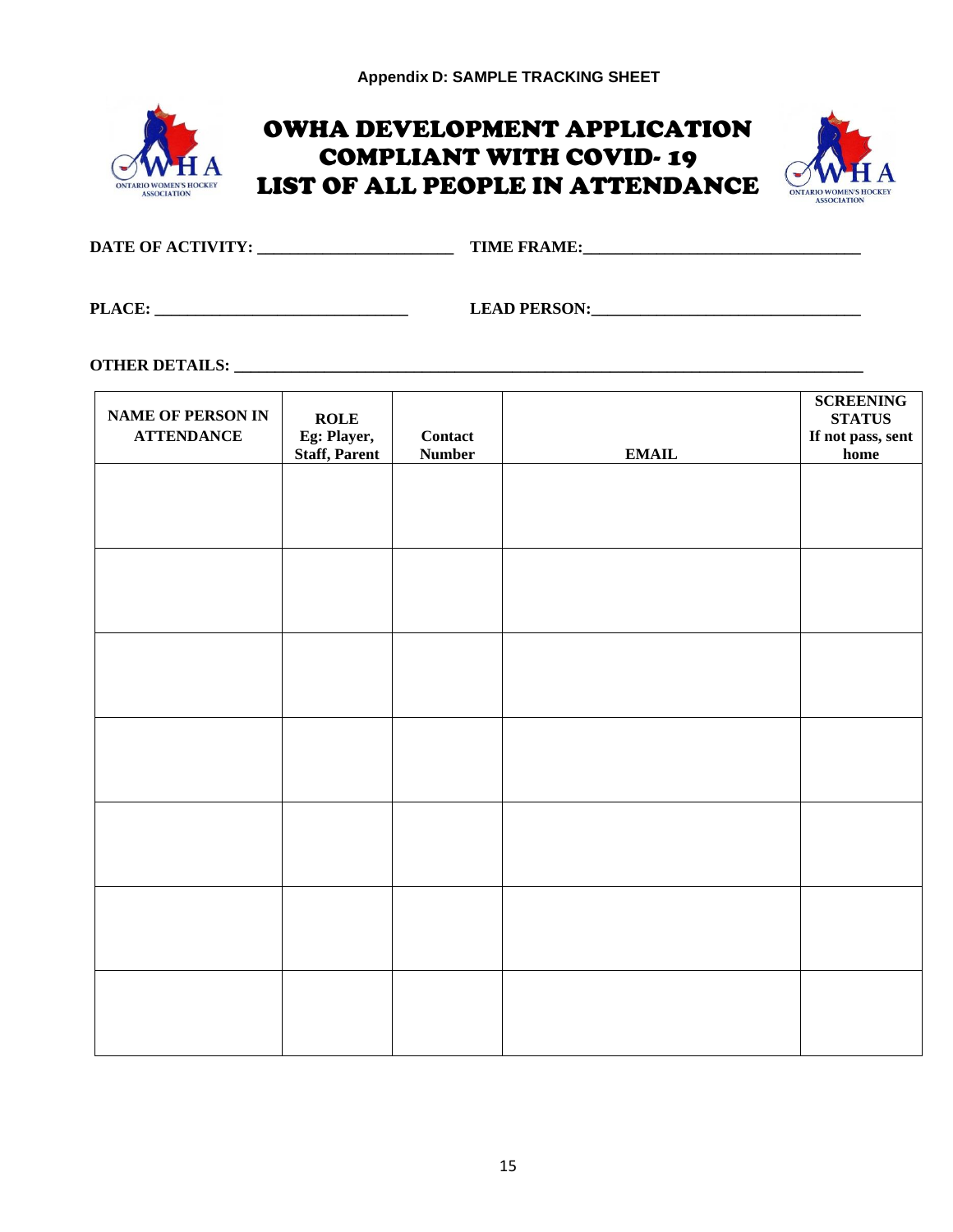

**Appendix E: DEVELOPMENT APPLICATION** 

# OWHA DEVELOPMENT APPLICATION COMPLIANT WITH COVID- 19 HEALTH REQUIREMENTS



**PREAMBLE:** All OWHA sanctioned activities must adhere to all federal, provincial and municipal laws, OWHA Return to Hockey Protocols, regulations, by-laws and orders as they may exist from time to time. In addition, all OWHA sanctioned activities may only take place with prior written approval of the OWHA and they must be in compliance with all OWHA requirements including but not limited to By-Laws, Regulations, Policies and Procedures, No individual may participate in unsanctioned activities.

| ASSOCIATION PRESIDENT NAME: __________________________________SIGNATURE: __________________________ |  |
|-----------------------------------------------------------------------------------------------------|--|
|                                                                                                     |  |
|                                                                                                     |  |
|                                                                                                     |  |
|                                                                                                     |  |
|                                                                                                     |  |
|                                                                                                     |  |
|                                                                                                     |  |
| NAME OF LEAD PERSON: NAME OF LEAD PERSON                                                            |  |
| LEAD CONTACT PHONE: ___________________________________                                             |  |
|                                                                                                     |  |
|                                                                                                     |  |

### **THE LEAD…**

| LEAD   |                                                                                                                                                               |
|--------|---------------------------------------------------------------------------------------------------------------------------------------------------------------|
| □      | Understands and is responsible for being in compliance with all Federal, Provincial & Regional Health<br>Requirements.                                        |
| $\Box$ | Is responsible for being in compliant with all OWHA policies such as but not limited to OWHA Screening,<br>Harassment, Abuse, Bullying & Misconduct Policies. |
| $\Box$ | Ensures the event will be monitored by the 2019/2020 OWHA registered coach.                                                                                   |
| $\Box$ | Ensures the event is monitored by an OWHA registered trainer.                                                                                                 |
| $\Box$ | Agrees to screen each person, including themselves, prior to each activity in accordance with the OWHA<br>guidelines.                                         |
| $\Box$ | Will keep a list of names and contact information on file of all participants at each event.                                                                  |
| $\Box$ | Have applied for a Certificate of Insurance.                                                                                                                  |
| $\Box$ | Understands and agrees that this event CAN NOT go forward until prior written approval from the OWHA is<br>received.                                          |
| □      | MUST ensure that the OWHA logo with a link to the OWHA's website is prominent on the Association/Team's<br>website.                                           |